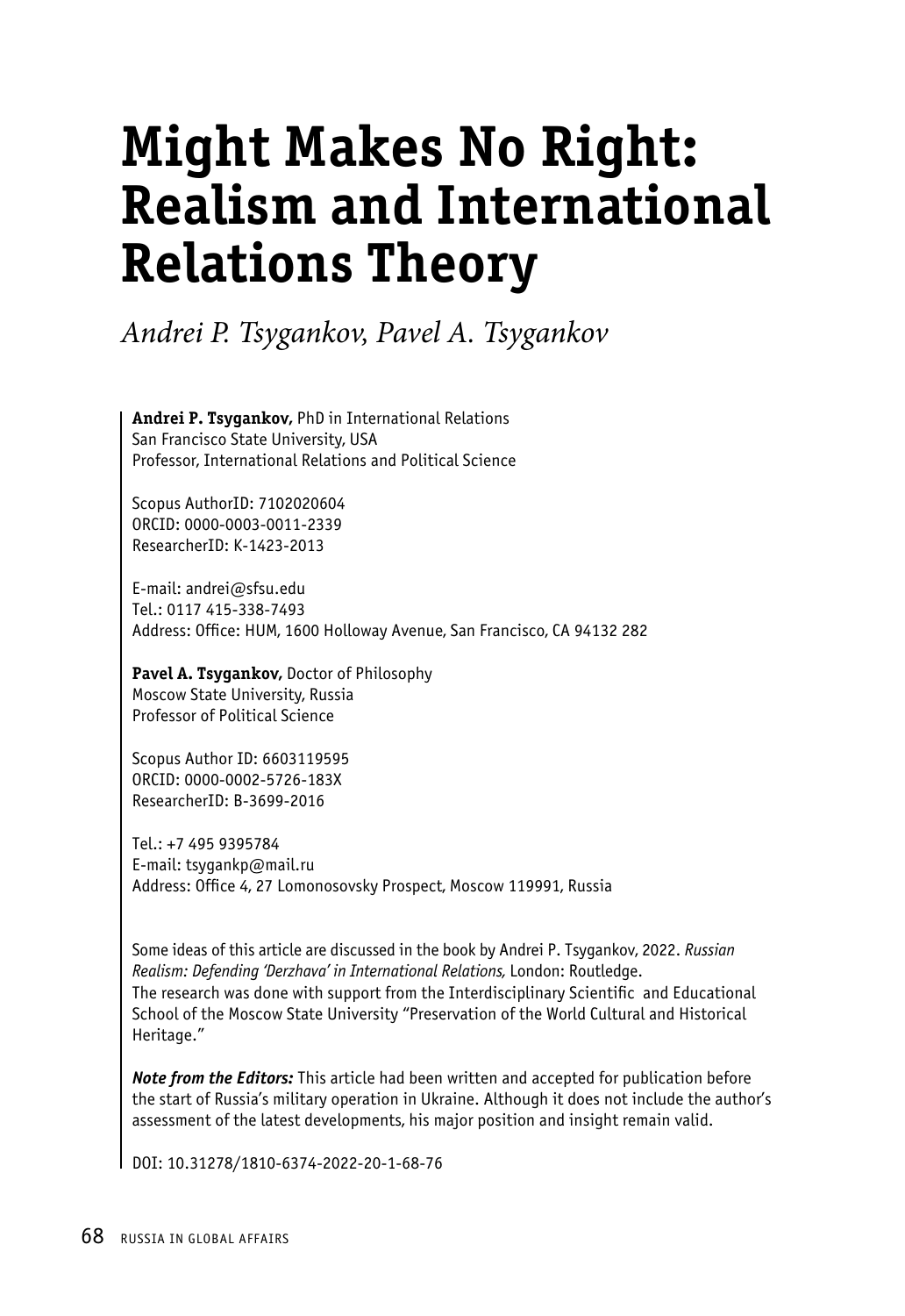### **Abstract**

The article describes the crisis of modern international relations theory (IRT) and assesses the prospects of political realism for developing a nationally oriented theory in Russia. The authors believe that realism can significantly contribute to the development of such a theory. However, the developmental tasks facing Russia go beyond the scope of realism; Russia must formulate a comprehensive idea of national development and IRT. The national idea should not be confined to the country's survival and security; it should include the national understanding of freedom, values and development resources. Realism is not the whole truth, and in some of its manifestations it substitutes truth by power.

*Keywords:* realism, Russia, theory of international relations, national idea.

The world is in transition from the Western type of global order and international system to a very different one. Nations and states will have to respond to new challenges and to handle a set of tasks crucial for their su and international system to a very different one. Nations and states will have to respond to new challenges and to handle a with these tasks, any country needs a national strategy and the idea of development. Every country has to redefine its interests and values in the system of international relations (IR), revisiting the previous theories and concepts. IR experts in Western countries and elsewhere are currently locked in debate over an international relations theory (IRT) that would be capable of responding to the challenges of various national communities.

This article offers a short overview of the crisis in modern IRT and attempts to outline the basic guidelines for developing a nationally oriented theory in Russia. We believe that political realism can be of significant help in this respect. At the same time, Russia's development goals are far broader than those which realism can embrace and require formulating a comprehensive idea of national development and IRT.

## **THE CRISIS OF INTERNATIONAL RELATIONS THEORY**

The contemporary, essentially Western, IRT is in crisis. An opinion poll in the United States held to assess the influence of IR theorists has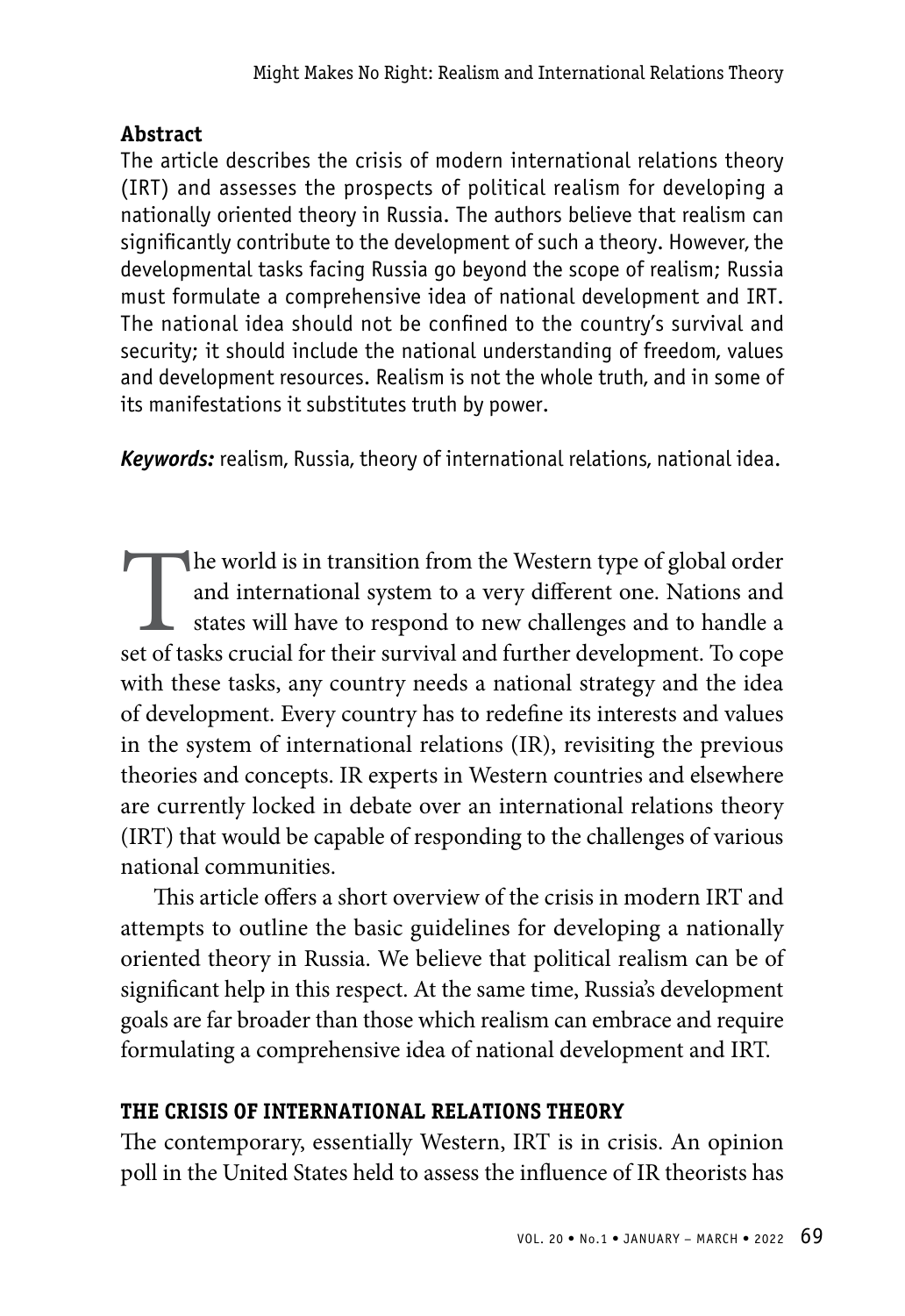found a significant decline of the position of mainstream authors liberals like Bruce Russett, Michael Doyle, Robert Keohane, the founder of structural realism, Kenneth Waltz, and other authoritative pundits. John Mearsheimer, the founder of offensive realism, has retained his foothold, and the authority of constructivism as represented by Alexander Wendt has significantly increased. As a theory most open to ideological and methodological experiments, constructivism raises hopes, which, however, are yet to materialize.

An important manifestation of this crisis in the West-centered IRT is associated with the ongoing debate over the possibility of global and universal knowledge about the world. This debate casts doubt on the ability of the West to define the parameters of theoretical knowledge of IR, thus taking the discussion and the very discipline of IRT outside of its customary Western domain. In fact, this is a dispute about the "nationality" of the theory, as well as its socio-cultural and civilizational roots, which representatives of non-Western cultures increasingly refer to in search of new guidelines for survival and development in a hectic and vibrant world.

In Russia, the crisis in question is fomenting the desire to get engaged in the discussion about the changes in the theory. The awareness of how important it is to develop a national understanding of IR has not yet brought about any noticeable results, though. Due to the lack of academic discussion and other reasons, some IR specialists tend to borrow Western theories without making any allowances for their limited capacity. And yet, the process of turning to national ideological roots is already in motion and it will continue to develop.

Amid world instability and growing national intellectual efforts many would like to overcome the ideological and theoretical crisis by reviving the theories of political realism. Realism has formulated and developed a number of fundamental theoretical postulates about world politics that remain relevant today. At the same time, in our opinion, realism can hardly provide a comprehensive understanding of IR and an image of a country's desirable future. Both in Russia and elsewhere, realism remains a necessary but insufficient basis a national IRT can be built upon.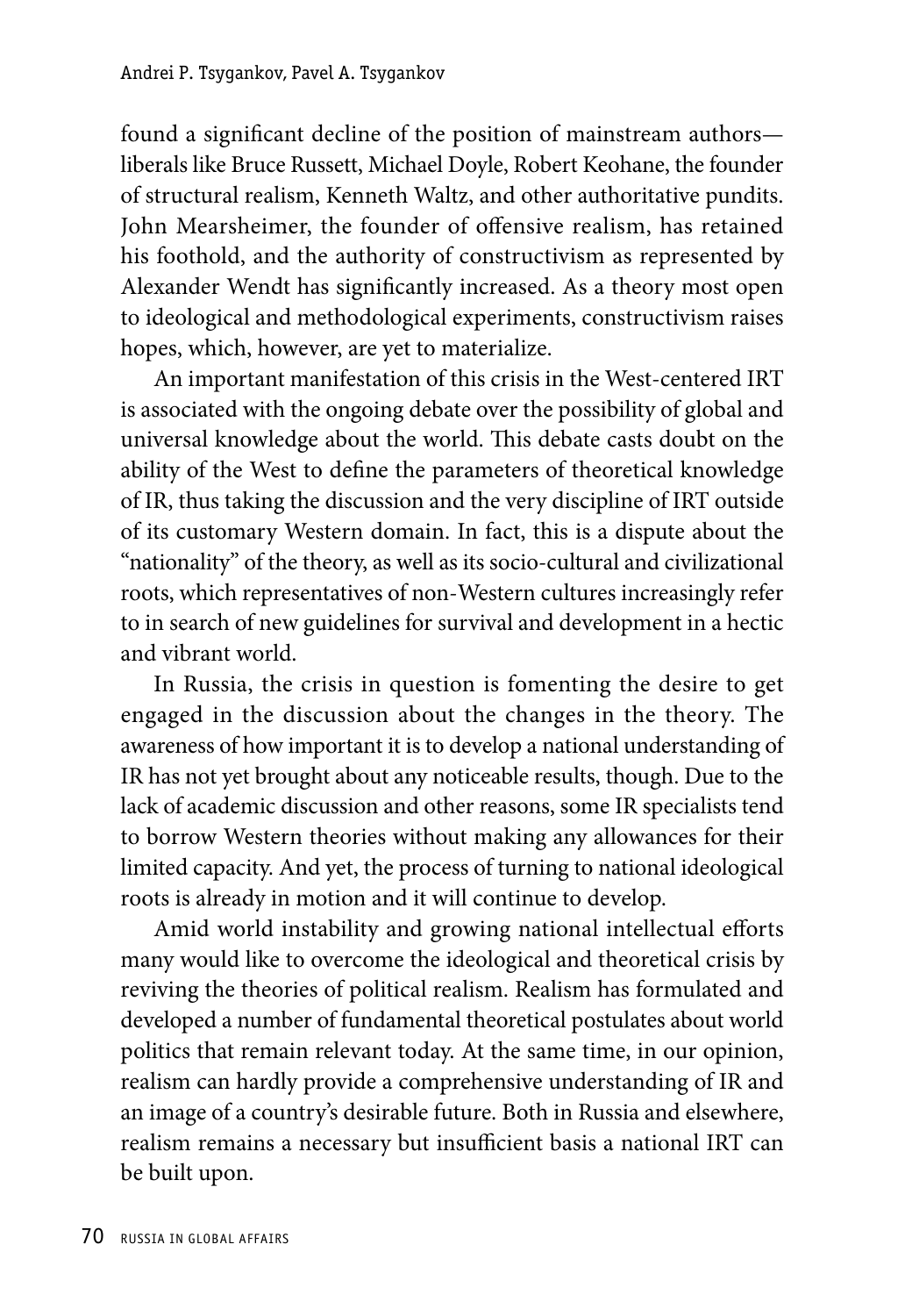#### **REALISM'S PROMISES AND LIMITS**

The contribution of realism to our understanding of how the modern world works and what actions should be taken to survive in it is enormous. Realist thinking emerged together with the need to strengthen the state and has been developing in polemics with various kinds of ideologized, value-loaded approaches. One of the strengths of classical realism, in contrast to American neorealism, is the awareness of how important it is to understand the local and internal conditions for a country's successful defense against external threats. Raymond Aron, Edward Carr and Hans Morgenthau formulated their theories during critical periods in Europe's development. Their authors did not confine themselves to discussing the tasks of restoring the stability of the international system. They linked such stabilization not only to achieving a balance of power in the world, but also to ensuring domestic political unity and economic modernization. Also, classical realism put emphasis on the search for global justice on the basis of respect for national sovereignty accepted in international law, interstate dialogue, diplomacy, and never-ending quest for generally acceptable norms of behavior by states in the international arena. This kind of respect for law and dialogue constitutes the foundation of international morality, which the realists see as the foundation of peace and stability and a source of hope for their strengthening in the future.

Realists escape utopias and avoid formulating grand ideas or development ideals. While recognizing the importance of such ideals, they focus on conditions necessary to achieve security and tend to view politics as a tragedy rather than a story with a happy end. Realist thinking leaves no place for happy endings; there is only a cold-blooded recognition of the cynical realities of struggle for power and influence. Unlike liberal and critical IR theories, realism does not proclaim any irreversible results-goals and basically seeks to describe the conditions for protecting the state's sovereignty and security. Realism is politically conservative. It safeguards the basics of security and has no faith in ideological goals or historical progress. International cooperation is possible and desirable but limited by the conflicting interests of states. The deeper the mismatch, the more likely a political conflict is. The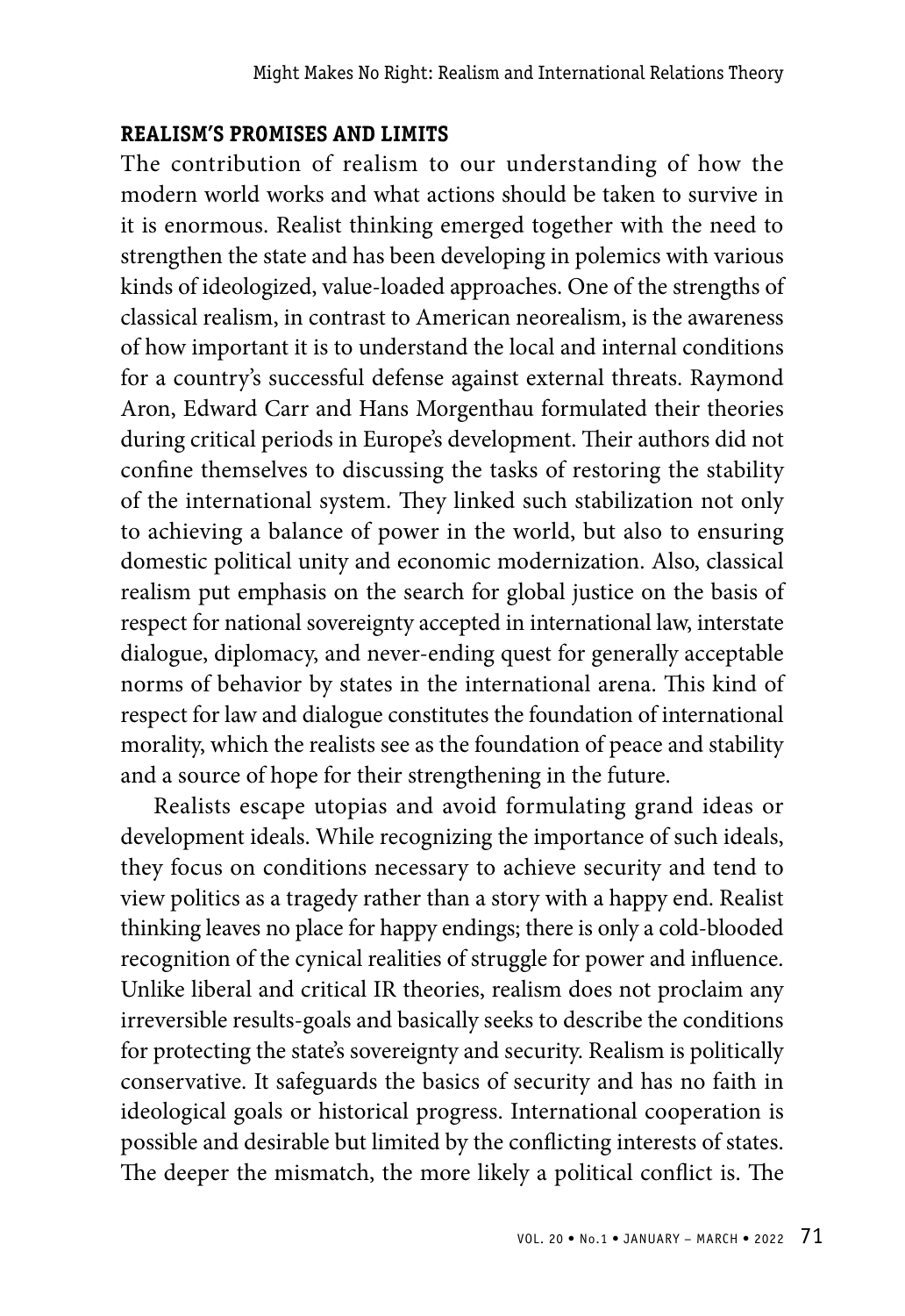realists maintain that conflicts arise from the very structure of the international system and are inherent in human nature, which is a blend of weakness and ambition. Major powers have special ambitions. Wars are unavoidable and history is cyclical. The tragedy of great powers, which Paul Kennedy and John Mearsheimer described in their works, results from the absolutization of power, which precedes the imminent fall of states that have no sense of measure.

Within realism, there are different schools and approaches. Among them one finds many critics of the absolutization of power and the desire to dominate the world. However, realism, locked up within a coordinate system of struggle for power and influence, has to make an effort to go beyond the customary conservative worldview and formulate far-reaching social, economic, and political solutions. Realism tends not so much to generate long-term solutions as to warn of the dangers any weakening of national independence or security may entail. For this reason—and insofar as any theory is implemented in practice—realism tends not so much to develop, as to preserve the established status quo in the world. The solutions proposed by realism are aimed at protecting sovereignty, but sovereignty itself is merely a form and a shell, yet to be filled with ideological content to the benefit of society. Otherwise, there is a risk the recommendations of realism may be used by narrow-minded groups in their own selfish interests, rather than national ones.

This incompleteness and conservatism limit realism's horizons. Its proponents are not always ready to offer society something going beyond the recommendations what is to be done to enhance the power resource and national independence. For this reason, the most radical realists, adamant about the universal priority of the goals they set, are capable of steering society to a dead end. If the problem of such realism is the absolutization of security and increase in power capabilities, then the solution, apparently, should include the relativization of the goals realism proclaims and the awareness of how important it is to formulate other fundamentally significant priorities. Identifying such priorities and ideals is one of the tasks of a nationally-oriented IRT.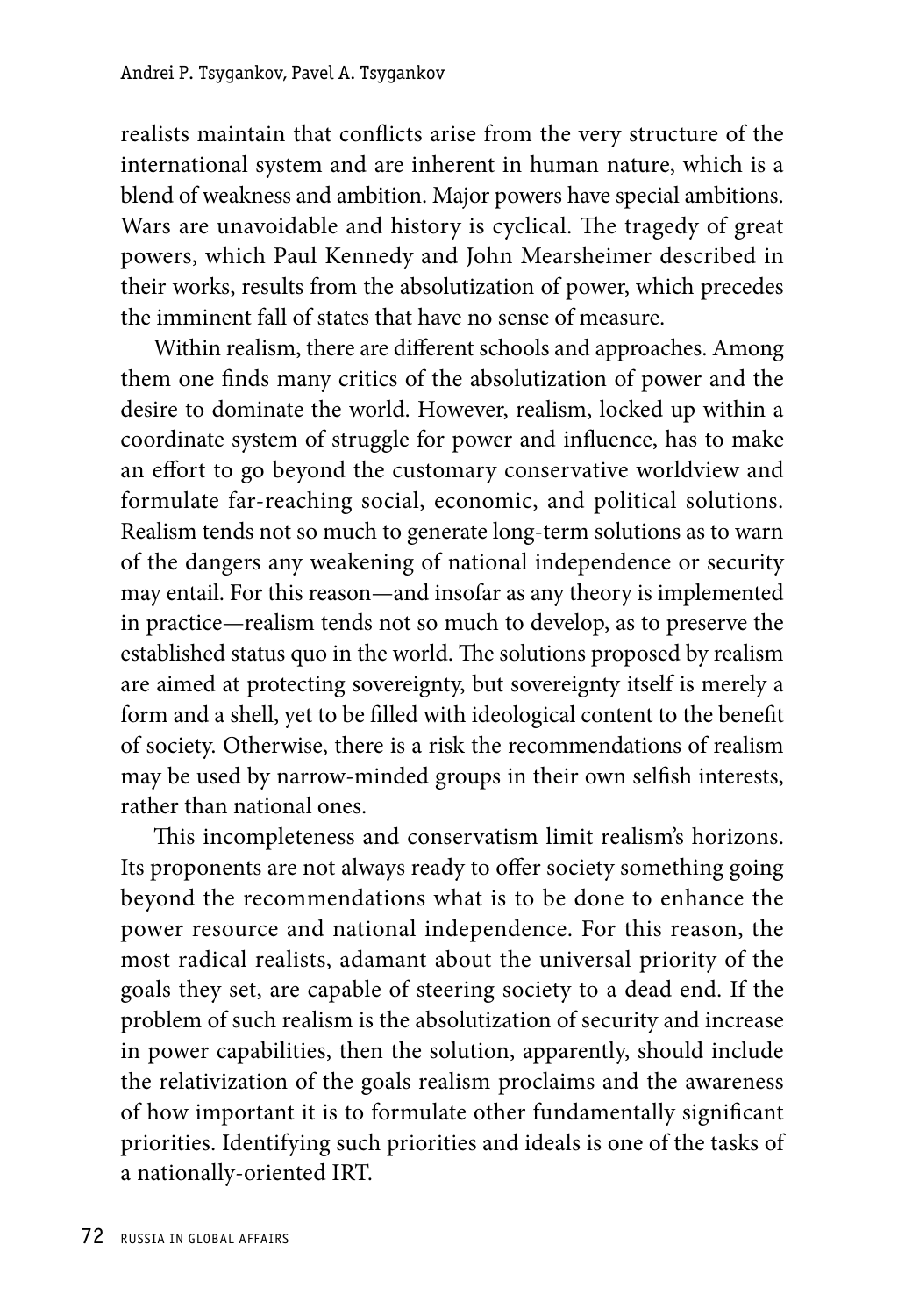#### **DILEMMAS OF RUSSIAN REALISM**

Russian realism can be defined as an understanding of the unique geopolitical environment Russia has to develop in. Realism postulates that certain realities of international relations are universal. These include the absence of a single organizing center (similar to what the state has for implementing domestic policies), the importance of the state's efforts to defend the country's interests and sovereignty in the world and to maintain the balance of military-political forces and global order. Russian realism also possesses another strength, such as the analysis of the special conditions in which Russia exists, such as its Eurasian location between Europe, Asia and the Middle East, transethnicity, vast territory, and the importance of a strong centralized state. These conditions have shaped what the world calls Russian political culture and development tradition.

However significant its contribution to Russian self-awareness and the knowledge of IR realities, realism is not self-sufficient for understanding them well enough. After all, these realities, as was noted above, are not confined to the issues of security and survival in an adverse external environment. It is not surprising that the best representatives of Russian realism strive to comprehend the diversity of interrelationships between the internal and the external factors in Russia's development. Russia has never been at the top of the international hierarchy. Historically it has been forced not only to defend itself against the pressures coming from the powers that be, but also to solve the problems of internal development. Unlike Western realists, who proceed from the West's central position in the international system, Russian realists have to take into account the importance of solving internal problems, such as modernization of the economy and technology, the administrative strengthening of the state, protection of political freedoms, ethno-cultural pluralism, etc.

Realism is not sufficient for comprehending the tasks facing Russian society. Each of the schools of realism is limited in this respect in its own way. In Russia, one can distinguish the proponents of the global containment of the West (Balancers), cooperation with Western countries for confronting common security threats (Westernizers),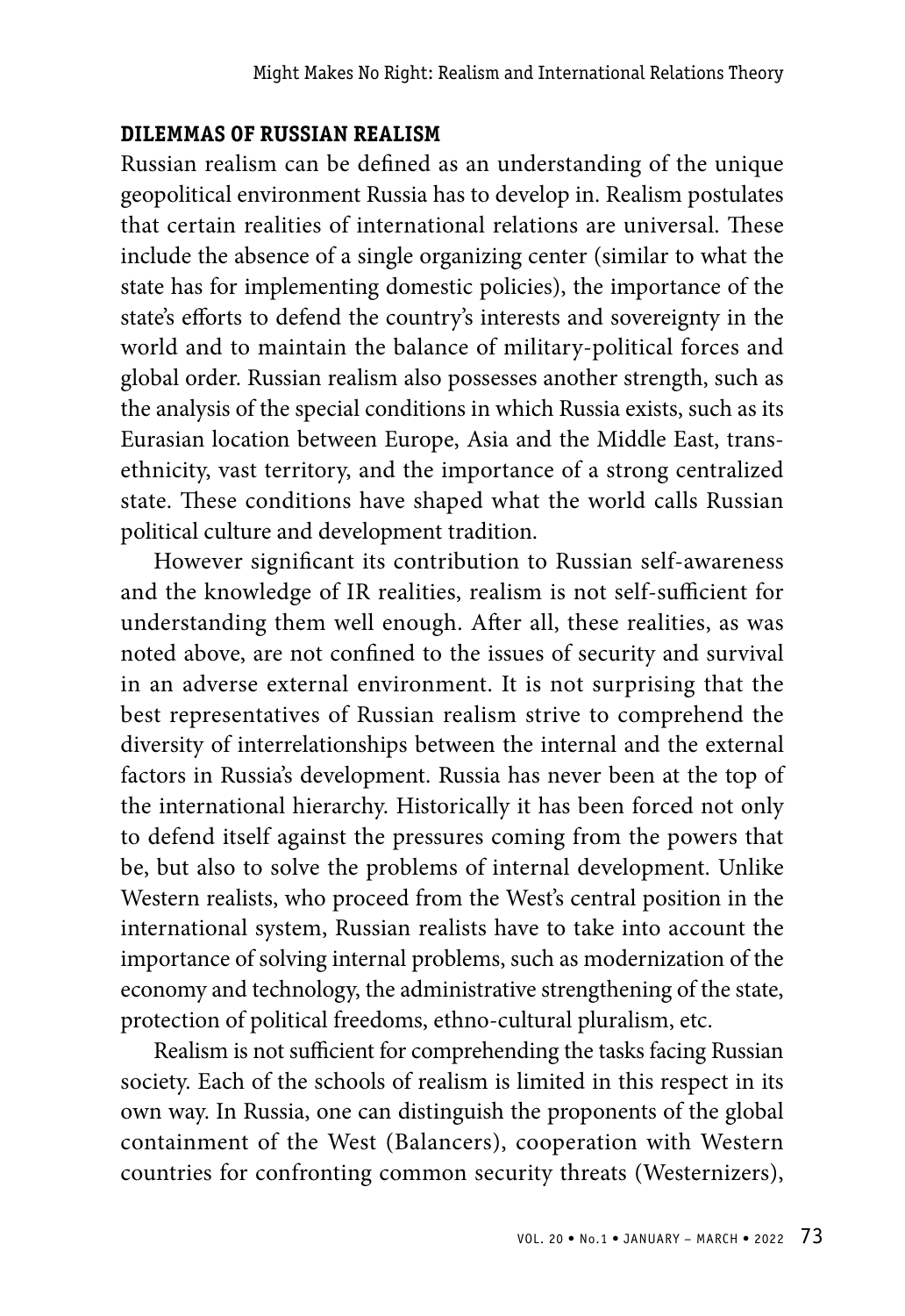and those who would like to see Russia's revival as a regional Eurasian superstate (Eurasianists). The insufficiency of the recommendations of these schools depends on how consistent in terms of realism they are. In some cases, they may contradict the broader goals of Russian development.

For example, the Balancers cannot but acknowledge that their recommendations are limited considering Russia's relative material and resource weakness, and therefore they often emphasize the importance of the country's asymmetric response to external pressure and attempts to weaken its military and political sovereignty. It is not accidental that one of the active supporters of containing the West, Sergei Karaganov, speculates not so much about the importance of a "victorious" foreign policy as about "neo-isolationism" and the revival of the "fortress country" concept. At the same time, he emphasizes the need for a new national idea and new geo-economic development projects. In doing so he goes far beyond the recommendations based on a purely realistic IRT.

The recommendations proposed by the Westerners and the Eurasianists are also limited in their own way. The former are well aware that their recommendations will remain impracticable as long as the West is unprepared to see Russia as a partner, and not as a strategic adversary. The latter, probably, realize that given the relative internal weakness and proximity to politically and economically strong states of Europe and Asia, building a Eurasian superstate that would be self-sufficient in military and political terms remains a hardly achievable goal.

Thus, in Russia, too, no single realist theory is able to comprehend the diversity of the problems facing the country. Only a comprehensive IRT, based on the idea of national development, is capable of reaching such an understanding. The future of a comprehensive nationally oriented IRT to a large extent depends on the dialogue of various schools and traditions inside the country and abroad. Such a theory would couple the importance of the issues as security, sovereignty, and the balance of power, emphasized by realism, with the tasks of modernizing the economy and the political system, strengthening moral and legal principles, and others.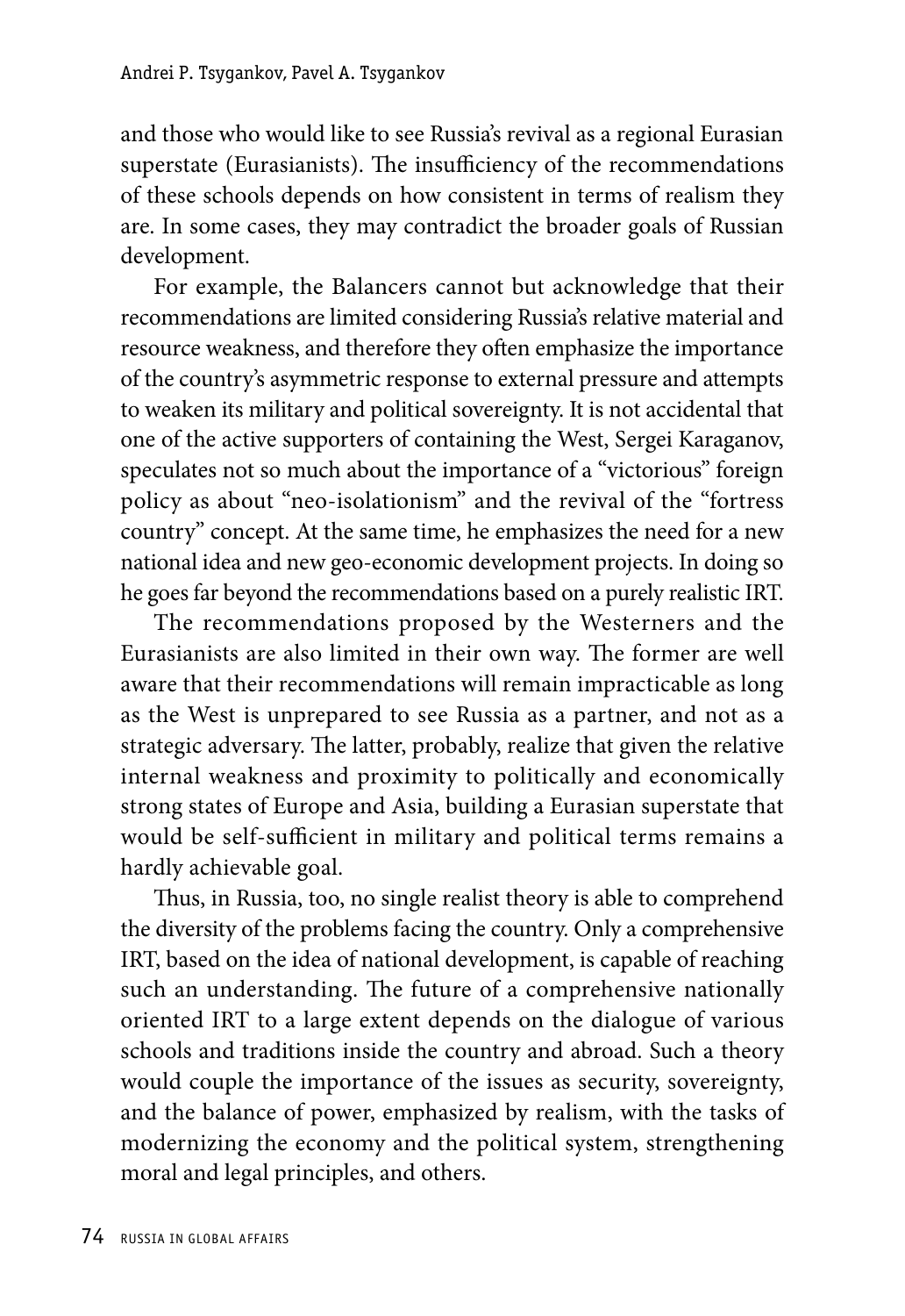#### **TOWARDS A NATIONAL DEVELOPMENT IDEA**

Any nation needs not only survival and security, but also development. These goals are interrelated and can be achieved on the basis of a correctly formulated national idea, adequate to local and international conditions. Russia cannot and should not strive to become another America or China in the sense of borrowing their ideas and values. Without realizing its own conditions and values it is unrealistic to hope to retain superpower positions comparable to those of the United States or China. These positions would have remained unachievable without the successful mobilization of the American and Chinese national ideas. These ideas continue to be specified and developed and serve as the basis for the grand strategies of these countries. A grand strategy is impossible without a grand idea.

The grand idea of national development is multifaceted and cannot be based on one of the existing theories. The main components of such an idea include a national understanding of freedom, values, and resources for development, as well as protection from external threats. Realism is not the whole truth, and in some of its manifestations it replaces truth with power. And power, according to a well-known Russian proverb, "knows the truth but prefers to stay silent." Therefore, while remaining an integral part of the national idea and IRT, realism cannot serve as their only basis. The most important cornerstone should be the development and implementation of a set of comprehensive goals in the interests of the nation and, as far as possible, in the interests of the global community.

Socialism has been and remains an example of the idea of development. The main question is whether socialism is adapted to the needs of national development, as in China, or caters to the global ambitions of the elite, as in the Soviet Union. Any grand idea is a message to the outside world and in this sense it contends a global status. However, its roots and target audience are national in the first place, because they are consistent with the needs and capabilities of the national community. The Soviet system's collapse was due not to its doctrinal focus on fair distribution of resources in the world, but due to the global absolutization of the socialist idea. This absolutization resulted, firstly, in the idea of complete socialization and elimination of private property, and secondly, in the inability to properly estimate the